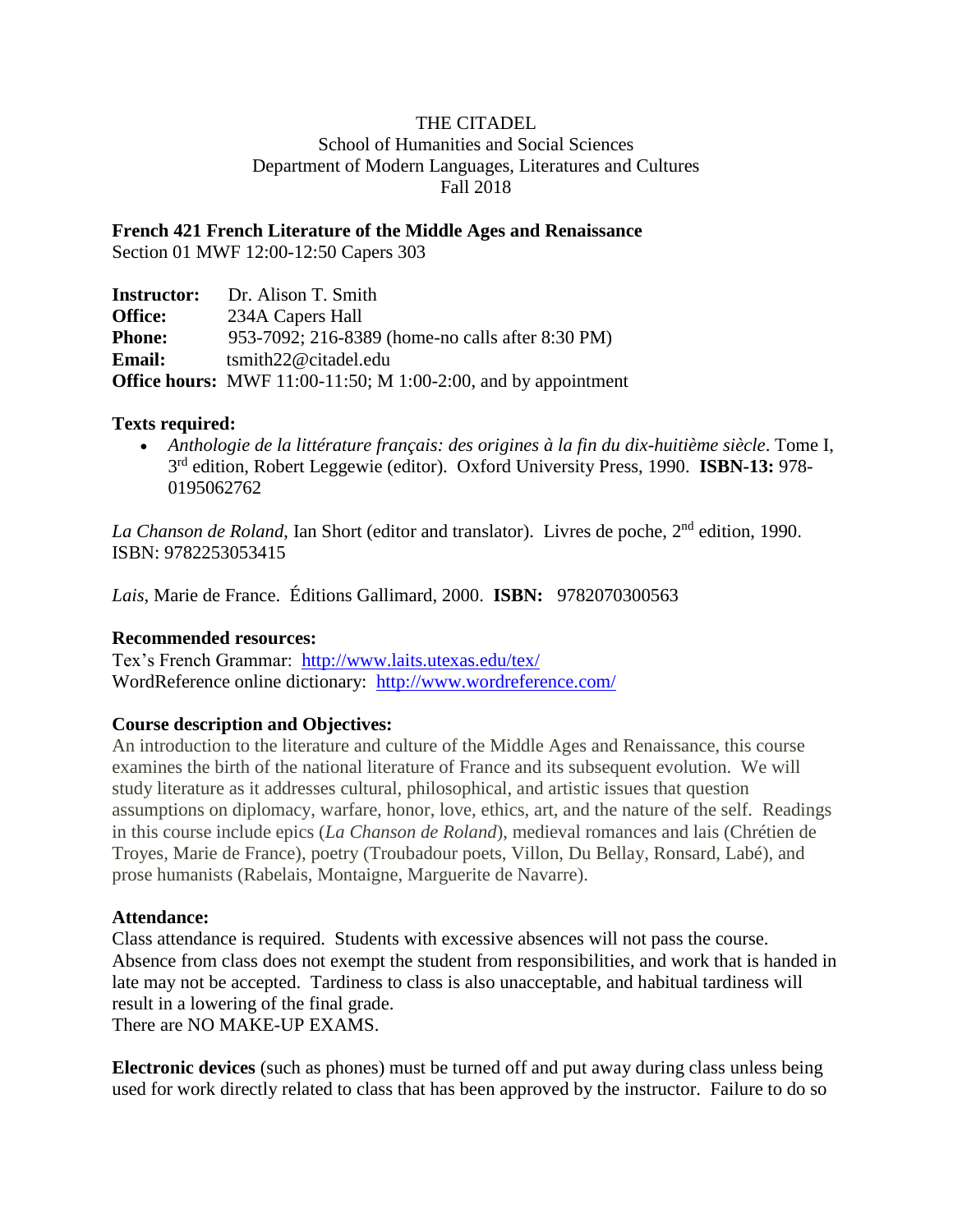will have a negative impact on your participation grade. Anything that interferes with your full engagement and participation in class will have a negative impact on your participation grade.

**Translation Programs**: Use of online translators, translation software, etc. is prohibited.

# **Participation:**

Students are expected to prepare thoroughly for each class and to participate actively in French during class. An evaluation of your participation in class is an important component of your grade, and your participation grade will be measured by consistent classroom efforts, a consistent effort to communicate in French, and attendance.

# **Grade distribution:**

Class participation and preparation (includes quizzes and pop quizzes) 25% Homework (compositions, oral presentations, and other assignments) 25% Tests 30% Final exam 20%

# **Grading scale:**

- $A = 90 100$
- B 80-89
- $C = 70 79$
- D  $60 69$
- F 59 and below

All students are expected to adhere to the Honor Code. Students should be aware that violations include any type of cheating or copying of exams, quizzes, homework, and compositions, in addition to the use of online or other translation programs previously mentioned.

Any student eligible for and needing academic adjustments or accommodations because of a disability should speak with the instructor during office hours or outside of class.